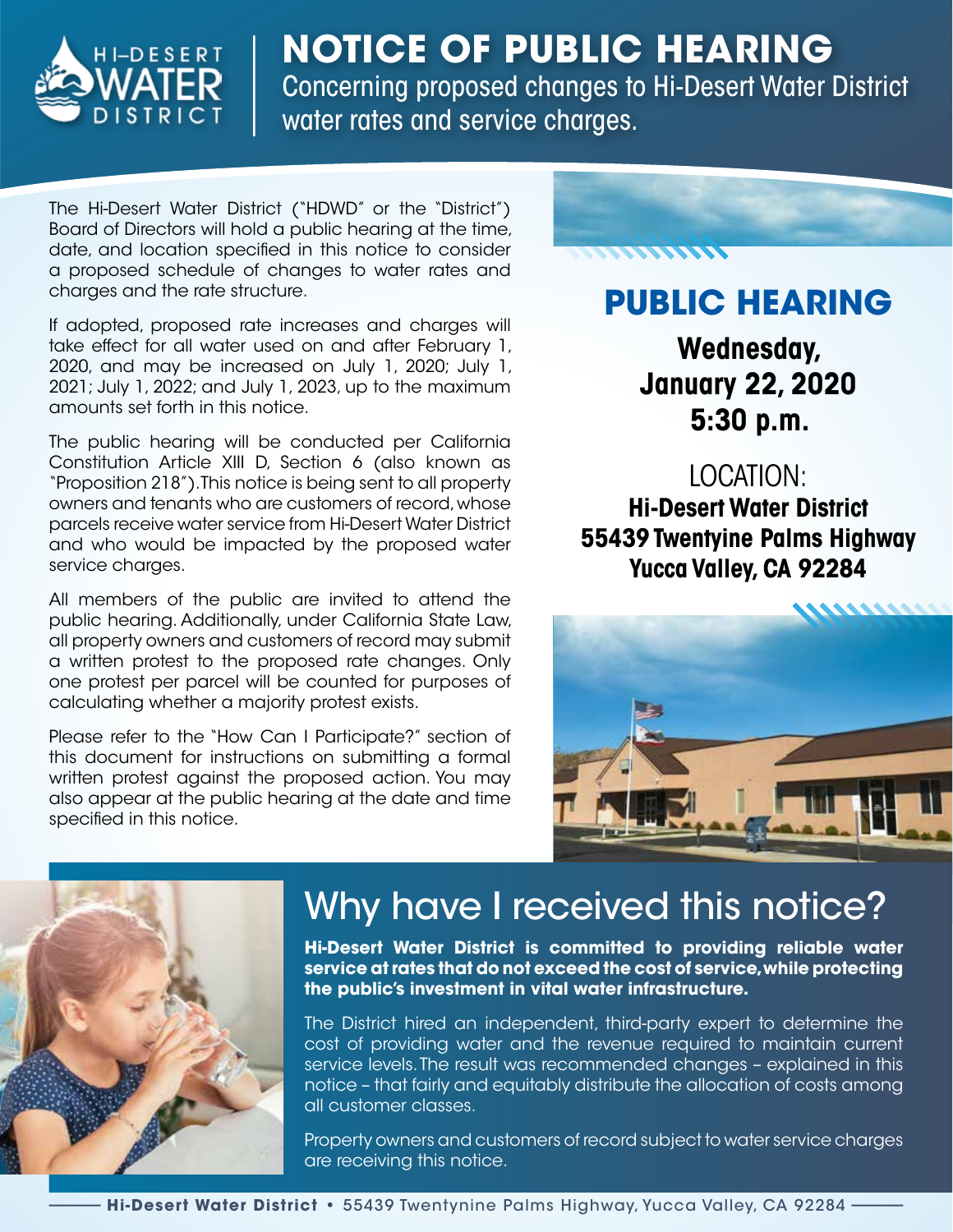

*Securing safe, reliable water for a growing community is our mission!*

### **SYSTEM IMPROVEMENTS**

The District has been busy over the last year upgrading your water system, from replacing aging equipment to performing preventive maintenance. These updates improve water supply reliability and efficiency, and help us serve you better.

#### *2019 at-a-glance*



**21,859** feet of old water mains replaced

**30** fre hydrants replaced



**479** new service lines installed



### **BANKING WATER**

Purchasing water ensures a healthy water supply to serve our community's growing needs. The District purchases water that is delivered through the Morongo Pipeline and used to recharge the groundwater basin. The cost of this supplemental water has been increasing year after year.

#### *2019 at-a-glance*

Water imported and recharged: **1,759** acre-feet



## Description of proposed rate structures



The proposed rate structure includes a monthly fxed charge, imposed upon all customers based on the size of the meter serving the property, and a volumetric rate determined by the amount of water delivered to each parcel, measured in hundred cubic feet (hcf).





The **monthly fxed charge** covers non-fuctuating costs such as capital projects, transmission, distribution, meters and service.



#### The **volumetric rate**

is tiered, with each tier representing the incremental costs of higher water use. Volumetric rates are imposed based on customer class, with customers divided generally into four classes: residential; commercial and public; CIMIS; and irrigation and bulk. Volumetric rates cover expenses such as purchased water, electricity and chemicals for treatment.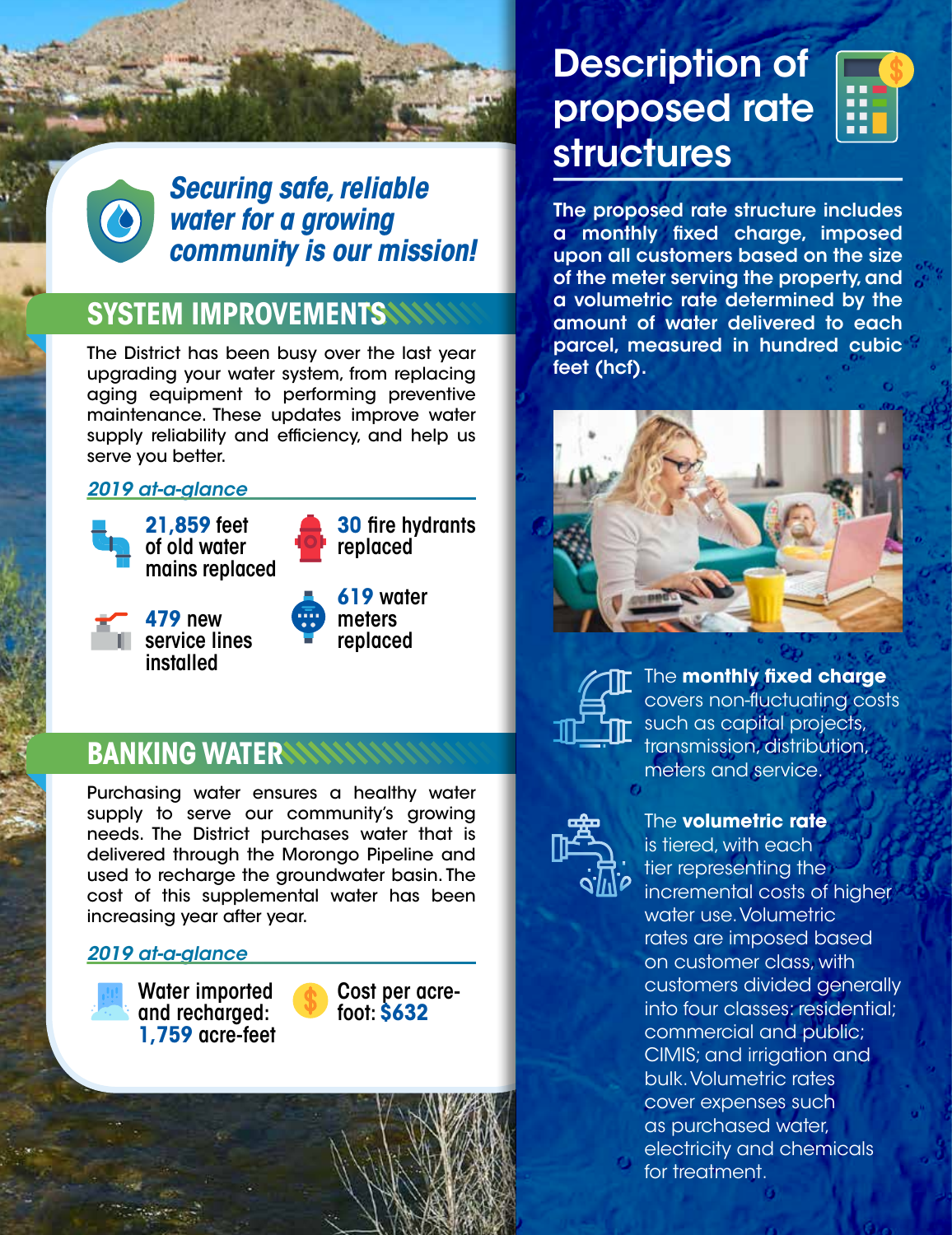# Why are new rates and charges being considered?



#### **RISING COSTS**

HDWD is paying more to operate and maintain the water delivery system. The areas where expenses have increased include imported water, treatment, energy, meter service, customer billing and collection, and administrative costs.





## **FINANCIAL STABILITY**

Water rates have remained the same since 2011. Due to this extended break in rates and adjustments to charges, the independent cost-of-service analysis revealed that the District's revenue is not sufficient to meet its financial obligations.

In addition to costs from operations, maintenance and debt service, HDWD must maintain adequate cash reserves for a strong credit rating as well as for possible emergency funding needs.

# What is changing?



**The proposed rates and charges are based on the cost-of-service analysis.**

If approved, the District's tiered rate structure would be simplifed by reducing the number of tiers from four to three. Tiered rates would apply to all customers, including California Irrigation Management Information System (CIMIS) customers and bulk water users.

The monthly fxed charge would decrease for all customer classes in 2020.



*Questions about the proposed changes?*  सस

**JOIN US FOR A COMMUNITY MEETING**



Thursday January 9, 2020 5:00 p.m.  $-6:00$  p.m.

#### *LOCATION:*

Hi-Desert Water District Board Room 55439 Twentyine Palms Highway Yucca Valley, CA 92284



As a public agency, HDWD cannot earn a proft from the services it provides and must charge no more than the actual costs associated with providing services to its customers.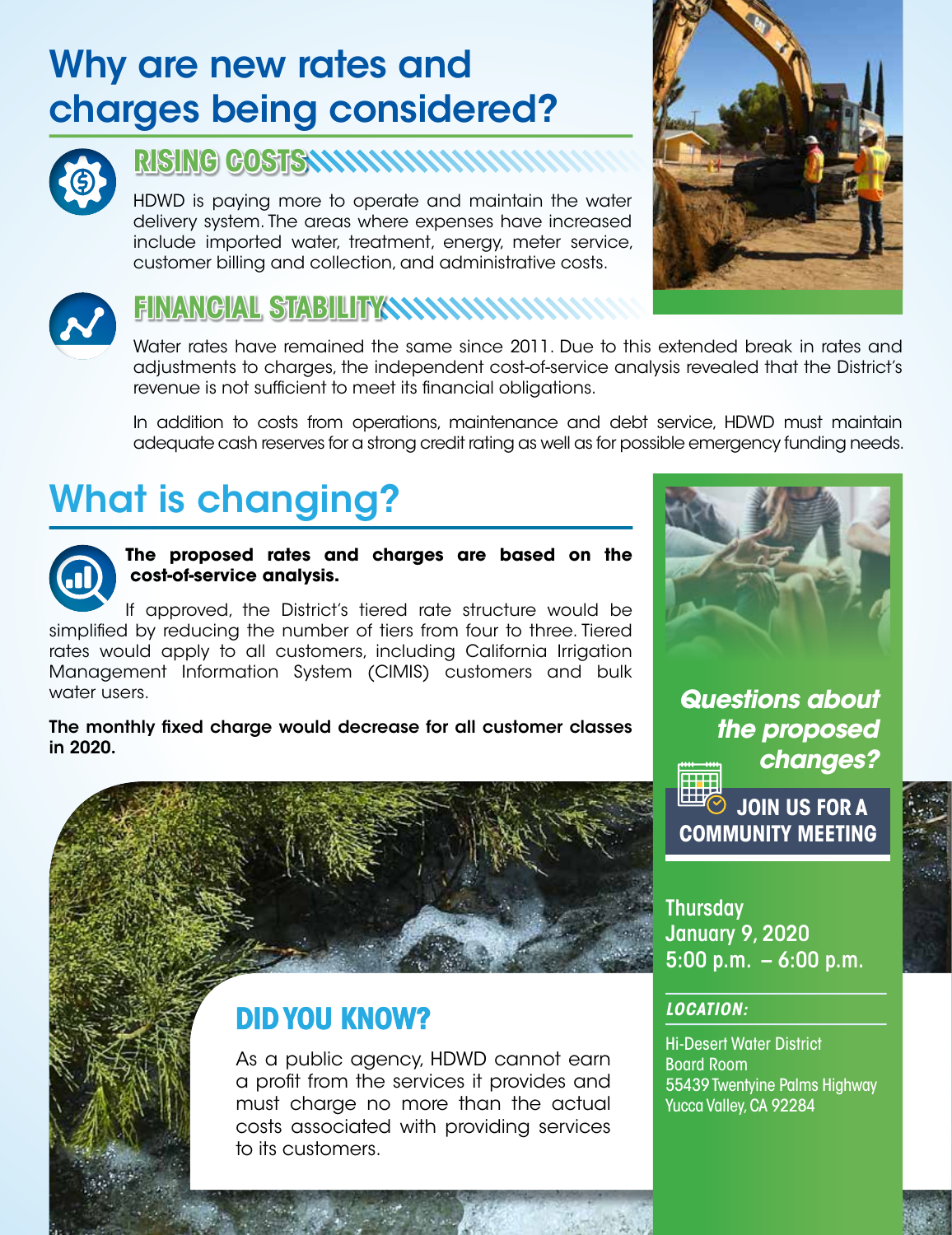

# **Proposed Monthly Fixed Charge**

| <b>METER</b><br><b>SIZE</b> | <b>CURRENT</b><br><b>RATES</b> | <b>Effective</b><br><b>FEB. 1,2020</b> | <b>Effective</b><br><b>JULY 1, 2020</b> | <b>Effective</b><br><u>  JU</u> LY 1, 2021 <sub>1</sub> | <b>Effective</b><br>JULY 1, 2022 | <b>Effective</b><br><b>JULY 1, 2023</b> |
|-----------------------------|--------------------------------|----------------------------------------|-----------------------------------------|---------------------------------------------------------|----------------------------------|-----------------------------------------|
| $5/8$ inch                  | \$23.30                        | \$20.75                                | \$21.37                                 | \$22.01                                                 | \$22.67                          | \$23.35                                 |
| 1 inch                      | \$46.80                        | \$41.02                                | \$42.25                                 | \$43.52                                                 | \$44.82                          | \$46.17                                 |
| $1 \frac{1}{2}$ inch        | \$78.30                        | \$74.81                                | \$77.05                                 | \$79.37                                                 | \$81.75                          | \$84.20                                 |
| 2 inch                      | \$125.30                       | \$115.35                               | \$118.81                                | \$122.37                                                | \$126.05                         | \$129.83                                |
| 3 inch                      | \$258,40                       | \$223.45                               | \$230.15                                | \$237.06                                                | \$244.17                         | \$251.49                                |
| 4 inch                      | \$399.40                       | \$345.06                               | \$355.41                                | \$366.07                                                | \$377.06                         | \$388.37                                |
| 6 inch                      | \$783.60                       | \$682.88                               | \$703.37                                | \$724.47                                                | \$746.20                         | \$768.59                                |

**The monthly fxed charge would decrease for all customer classes in 2020.**



| <b>Proposed Tier Thresholds</b> |                                                                       |                                                                    |  |  |  |  |  |  |
|---------------------------------|-----------------------------------------------------------------------|--------------------------------------------------------------------|--|--|--|--|--|--|
| <b>TIER</b>                     | <b>CURRENT TIER THRESHOLD FOR</b><br><b>SINGLE FAMILY RESIDENTIAL</b> | <b>PROPOSED</b><br><b>TIER THRESHOLD</b><br><b>FOR ALL CLASSES</b> |  |  |  |  |  |  |
|                                 | 4 hcf                                                                 | 4 hcf                                                              |  |  |  |  |  |  |
| $\overline{\mathbf{2}}$         | 10 hcf                                                                | 11 hcf                                                             |  |  |  |  |  |  |
| 3                               | 28 hcf                                                                | above 11 hcf                                                       |  |  |  |  |  |  |
|                                 | Above 28 hcf                                                          |                                                                    |  |  |  |  |  |  |

# **Proposed Volumetric Rates per HCF\***

| <b>CUSTOMER</b><br><b>CLASS</b>                                        | <b>TIER</b>             | <b>Effective</b><br>FEB. 1,2020 | <b>Effective</b><br><b>JULY 1, 2020</b> | <b>Effective</b><br>JULY 1, 2021 | <b>Effective</b><br><b>JULY 1, 2022</b> | <b>Effective</b><br><b>JULY 1, 2023</b> |
|------------------------------------------------------------------------|-------------------------|---------------------------------|-----------------------------------------|----------------------------------|-----------------------------------------|-----------------------------------------|
| <b>Residential</b><br>Includes multi-<br>residential &<br>mobile homes | 1                       | \$3.65                          | \$3.76                                  | \$3.88                           | \$3.99                                  | \$4.11                                  |
|                                                                        | $\overline{2}$          | \$6.17                          | \$6.36                                  | \$6.55                           | \$6.75                                  | \$6.95                                  |
|                                                                        | 3                       | \$7.02                          | \$7.24                                  | \$7.45                           | \$7.68                                  | \$7.91                                  |
| <b>Commercial</b><br>and Public                                        |                         | \$5.72                          | \$5.90                                  | \$6.07                           | \$6.26                                  | \$6.44                                  |
|                                                                        | $\overline{\mathbf{2}}$ | \$6.17                          | \$6.36                                  | \$6.55                           | \$6.75                                  | \$6.95                                  |
|                                                                        | 3                       | \$7.02                          | \$7.24                                  | \$7.45                           | \$7.68                                  | \$7.91                                  |
|                                                                        | 1                       | \$5.76                          | \$5.94                                  | \$6.12                           | \$6.30                                  | \$6.49                                  |
| <b>CIMIS</b>                                                           | $\overline{\mathbf{2}}$ | \$6.17                          | \$6.36                                  | \$6.55                           | \$6.75                                  | \$6.95                                  |
|                                                                        | $\mathbf{3}$            | \$6.17                          | \$6.36                                  | \$6.55                           | \$6.75                                  | \$6.95                                  |
| <b>Irrigation</b><br>and Bulk                                          | 1                       | \$5.76                          | \$5.94                                  | \$6.12                           | \$6.30                                  | \$6.49                                  |
|                                                                        | $\overline{2}$          | \$6.17                          | \$6.36                                  | \$6.55                           | \$6.75                                  | \$6.95                                  |
|                                                                        | 3                       | \$9.90                          | \$10.20                                 | \$10.51                          | \$10.82                                 | \$11.15                                 |

**\*hcf - hundred cubic feet, which is equal to 748 gallons**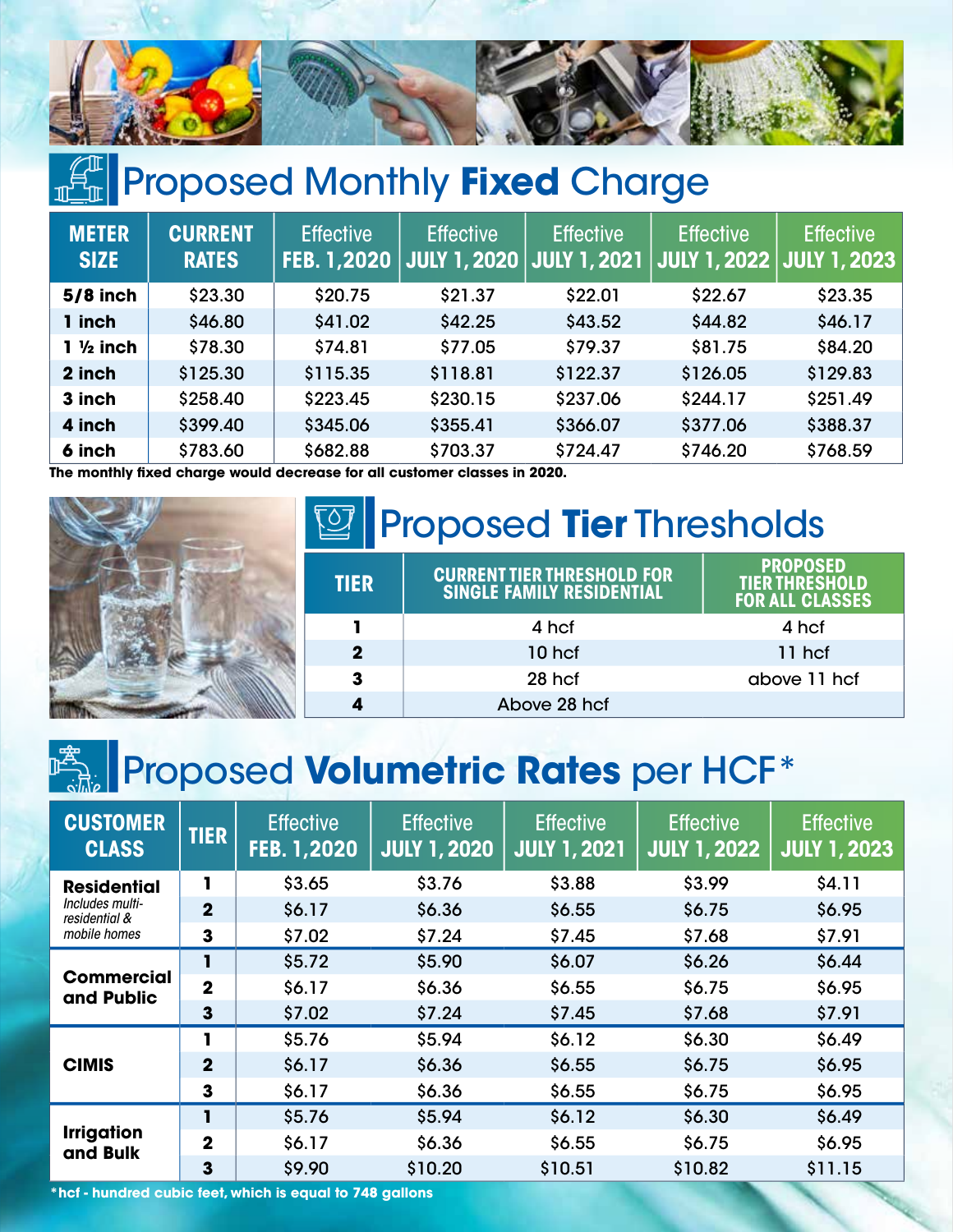# How can I participate?

HDWD welcomes your participation and input throughout the process as the Board of Directors considers the changes explained in this notice. If you have questions or comments about the proposed rates, you can:



**CALL OR VISIT.** The cost-of-service study and other information on the proposed adjustments and increases are available for review at HDWD, 55439 Twentynine Palms Highway, Yucca Valley, and on our website: www.hdwd.com.



**WRITE.** Written protests may be mailed or delivered in person to HDWD, Attention: Board Secretary, 55439 Twentynine Palms Highway, Yucca Valley, CA 92284.



**ATTEND THE PUBLIC HEARING.** Written protests may also be submitted at the Public Hearing on Wednesday, January 22, 2020, at 5:30 p.m. in the HDWD Board Room, 55439 Twentynine Palms Highway, Yucca Valley.

All members of the public will have an opportunity to speak and give testimony regarding the proposed changes at the public hearing; however, only written protests will count toward a majority protest. Written protests must be received before the conclusion of the public hearing.

#### **PUBLIC HEARING PROCESS**

At the public hearing, the HDWD Board of Directors will hear and consider all protests and objections to the proposed increases.

Protests submitted by email or other electronic means do not count as formal written protests; oral comments do not qualify as a formal protest unless accompanied by a written protest. For a protest to be counted, it must (1) be in writing, (2) provide the assessor's parcel number or service address of the property, and (3) include the name and signature of the person submitting the written protest. Protests may be submitted by mail or in person at 55439 Twentynine Palms Highway, Yucca Valley, CA 92284. Protests may be submitted until the end of the public testimony portion of the public hearing.

Upon conclusion of the hearing, the Board will evaluate the protests and consider the adoption of the proposed increases to the water rates and service charges. The Board is authorized to adopt the increased rates if written protests against the proposed rates are not submitted on behalf of a majority of the separate parcels subject to the water service charges. If adopted as proposed, the increased rates and charges become effective on February 1, 2020, July 1, 2020, July 1, 2021, July 1, 2022, and July 1, 2023.



#### **CALCULATING BILL CHANGESSSSOS**

HDWD is developing an online bill estimator tool to help you determine what the proposed rates mean for you. It will be available at **www.hdwd.com**.

District staff is available to help you calculate how the proposed rates would impact your bill. For assistance, call **760-365-8333** or email **info@hdwd.com**